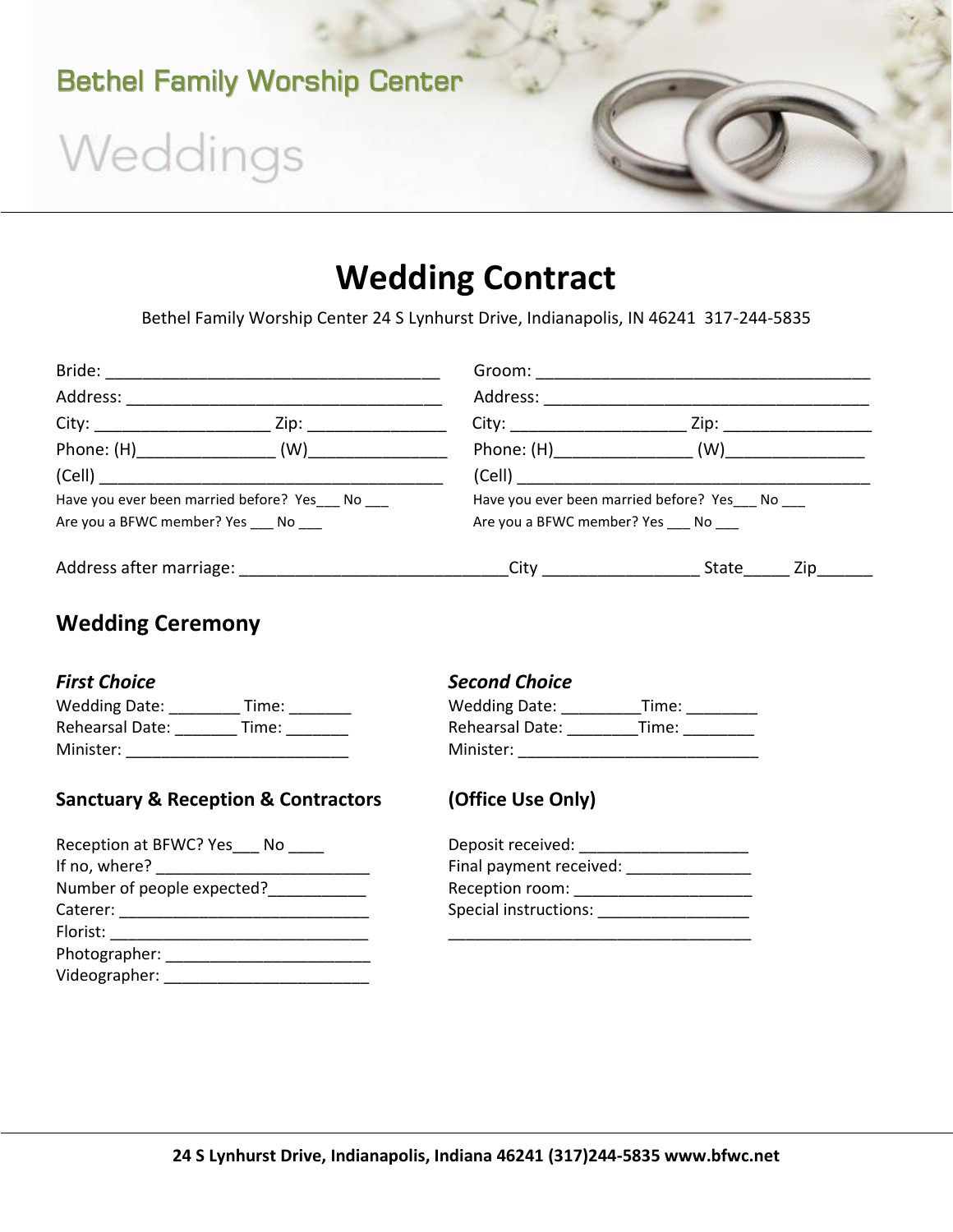### Bethel Family Worship Center

# Weddings

### **WEDDING ARRANGEMENTS**

It is imperative that **two weeks prior to the wedding date all details must be finalized** with the Wedding Coordinator of BFWC. Please advise the Wedding Coordinator of all changes to your ceremony and wedding attendants prior to wedding rehearsal.

### **PAYMENT**

I am enclosing with the return of this application, the amount of **\$200 as a refundable Security Deposit.** The security deposit can only be returned if the wedding is cancelled sixty days before the wedding date and you follow all the guidelines.

I do understand that no date is officially set on the Church calendar until this form and deposit are returned to the Wedding Coordinator of BFWC, and the dates have been confirmed. The remaining balance is due thirty days before the wedding ceremony.

**Failure to do so may result in the cancellation of wedding ceremony**. \_\_\_\_\_Initial

### **IMPORTANT GUIDELINES**

#### **I agree to follow all these rules from the BFWC Wedding Guidelines**.

*Please initial the following:*

- Absolutely no wire, tape, glue, staples, nails or tacks may be used to fasten any decorations to furniture, floor, wall, or candelabras.
- $-$  Rice, confetti, bird seed, real flower petals or any other material that might be thrown or dropped at the wedding or reception may not be used inside or outside the facilities.
- Only artificial petals may be used to throw on the floor in the Sanctuary.
- All flowers and decorations must be removed immediately; after the wedding ceremony by a designated person.
- You must bring your marriage license to the wedding rehearsal and give it to the Wedding Coordinator.
- Food and drinks are not permitted outside the reception area.
- $-$  Statements of Agreement for the Florists, Caterers, Wedding Coordinator, Photographer & Videographers must be turned in to the Wedding Coordinator two weeks prior to your wedding date.
- The expense for the wedding & reception must be paid thirty days prior to your wedding date.
- **Weddings cannot start more than (15) fifteen minutes late or you will forfeit your security deposit.**
- **I agree to pay the balance owed thirty days before the wedding date**.